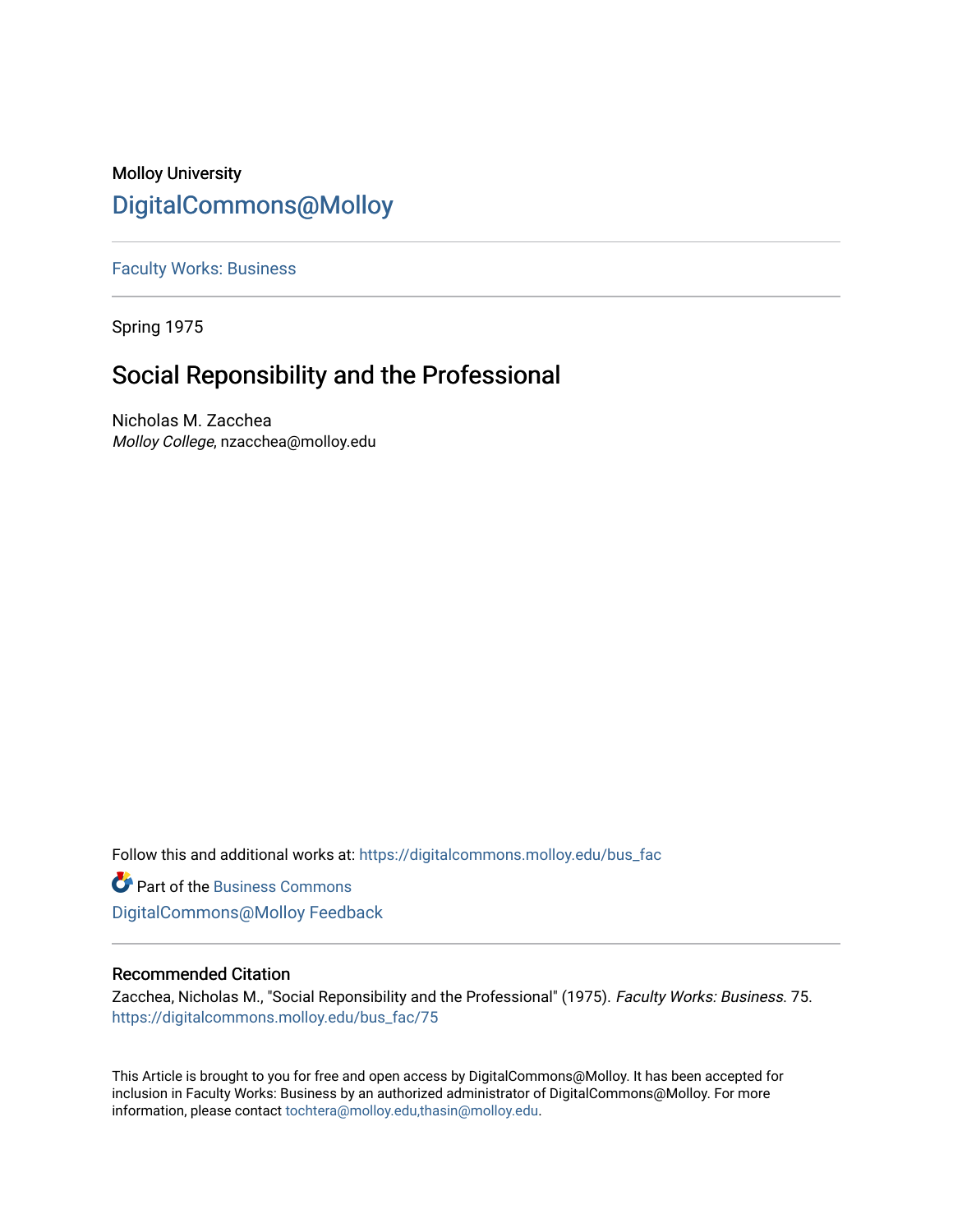$\bar{\mathbf{t}}$ 

 $7.21802$ 

# **Social Responsibility and the Professional**

*How members* of *the New York regional ofice staff helped minority businessmen learn more about accounting and financial management through participation in a special educational program* **of** *the Federal Government Accountants Association and the Ofice of Minority Business Enterprise*  of *the Department of Commerce-and what the benefits were.* 

Business as an institution exists primarily because it is sanctioned by society. It is therefore inevitable that the business community and its professional members will fall into step with society's expectations. Adam Smith, in his "Wealth of Nations," believed that, as each businessman pursued his own self-interests, the public good would be served. While no one can deny that the public good has certainly benefited from business, neither can anyone deny that certain segments of society have not always fared as well as others and have indeed suffered.

Fortunately, however, social commitment, or the tangible expression of concern for society's many problems,

is a growing phenomenon among members of today's professional community.

Although initially undertaken out of enlightened self-interest, rather than pure altruism, companies today have come to accept social commitment **as**  a valid organizational component. Many large corporations not only are supporting socially constructive programs at an increasing rate but also are regularly lending employees *to*  such projects.

### **GAO-A Professional Organization With Social Responsibilities**

GAO is an organization **of** profes-

Mr. Zacchea is an audit manager in the New York regional office, holding a **B.B.A.**  degree in accounting from St. John's University and an M.B.A. degree in management from Long Island University. He is a member of the American Management Association, the Federal Association of Management Analysts, and the Society for Advancement **of** Management. He received the GAO Meritorious Service Award in **1967** and has had articles published in The GAO Review and *The* Federal Accountant.

*GAO* Review/Spring **'75 55**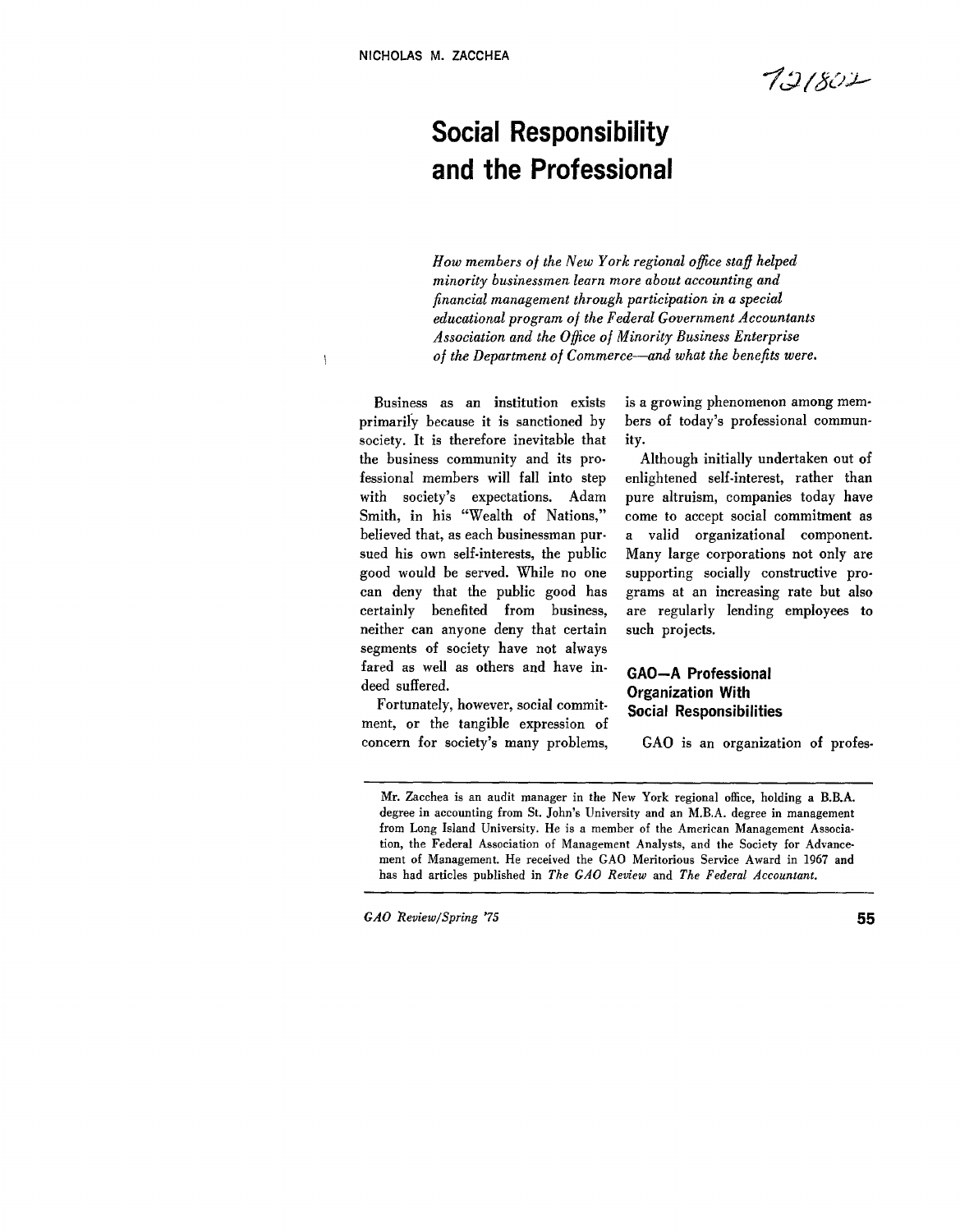sionals whose responsibilities have been well established by law. Its specific responsibilities relate directly to the service it must provide to the Congress. As professionals, however, the staff of GAO assumes collateral responsibilities to the communities which comprise its work environment.

The execution of any responsibility required by law or organizational mandate is, for the most part, guided by well-defined policies and procedures. For social responsibilities, however, requirements and guidelines rarely exist. So, whether the professional recognizes these responsibilities and carries them out depends on what both the organization and the professional perceive as their social roles.

An organizational awareness of the importance of social responsiveness is an absolute requisite for participation in socially oriented projects, whether by an organization or its employees. In other words, a climate for social concern must exist.

Historically, GAO, by virtue of its responsiveness to the priorities of congressional concern, has consistently maintained a keen awareness of those problems which confront society. This kind of awareness, because of the orientation of many of GAO's assignments, grows in GAO's professionals as they carry out their daily responsibilities.

It is widely held that members of the professional community are generally most able to recognize the need for social programs. With this belief goes the theory that, given the encouragement of an organization, the professional not only will want **to** participate in such programs but will be skillful and resourceful enough to car**ry** them out. An organization like GAO makes significant community service contributions by encouraging its multi-talented manpower to participate in socially oriented programs. However, the extent to which social responsibilities are carried out depends almost entirely on the initiative and desire of each individual professional.

## **Nature of Socially Oriented Projects**

The numbers and types of socially oriented projects run the gamut of social priorities-health, the aged, ecology, counseling, and job training, to mention a few. The activity the professional chooses to participate in depends in many respects on the organization the individual works **for** and, more importantly, on the individual's particular skills. These activities may include participation in almost any form of social service sponsored by a public **or** private nonprofit organization that is willing to accept such help.

Involvement in social projects may bring the professional into contact with closely knit religious, fraternal, or philanthropic organizations. Or, it may engage the professional in voluntary participation with loosely organized, civic-oriented programs operating principally for the benefit of the ,community at large.

Regardless **of** the type of sponsorship, such projects have characteristics which almost always cause those involved to feel that something that was

**56** *GAO Review/Spring* **'75**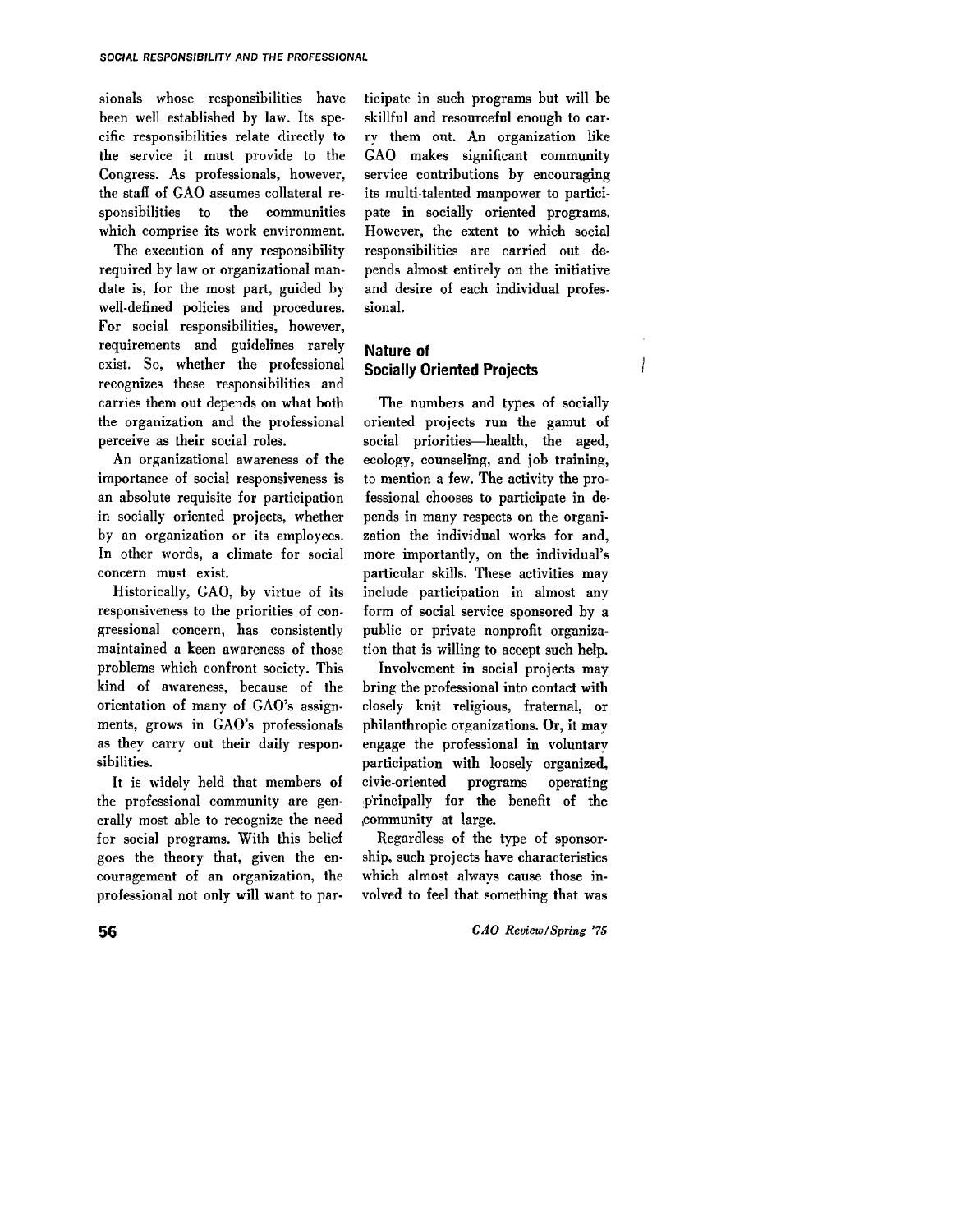lacking, but necessary and essential, has been put back into the world around them. The feeling of making a personal contribution to society as a result of one's efforts commonly pervades an individual's involvement in such undertakings.

#### **FGAA's Social Project**

Minority businessmen have traditionally considered basic accounting one of their most needed skills. TO meet this need, at least one of the large CPA firms has sponsored accounting programs carried out by members of its professional staff.

Last year, members of GAO participated in a similar project, sponsored by the Long Island chapter of the Federal Government Accountants Association. Chapter members, recognizing an opportunity to provide an essential service to their community, applied for a grant from the Office of Minority Business Enterprise to finance a social project. The project's objective was to enhance the business skills and acumen of businessmen from the Long Island area.

The FGAA program was designed to provide instruction in basic accounting. Financial statement preparation, ratio analysis, budgeting, merchandise control, procurement, contracting, and other selected aspects **of** financial management were included. FGAA's program, like that of the large CPA firm, emphasized the translation of academic principles into real work situations.

#### **Program Logistics**

Through a local economic develop-

*GAO Review/Spring* **'75 57** 

ment organization involved with small businessmen, the project coordinators, Don Mulhern of the Department of Transportation and *Herb Larson* of GAO's New York regional office, obtained lists of minority and small businessmen from the Long Island area and then asked them if they were interested in attending classes in accounting and financial management. The response was good. About **25** men and women, all blacks, said they wanted to participate.

FGAA provided the program curriculum. The coordinators obtained all other materials locally and supplied them to the students. Arrangements were made through a local countybased training center for classrooms in which to conduct the program sessions.

#### **Staffing the Project**

Once the project's logistics were set, the coordinators made inquiries, through FGAA, **for** instructors and counselors.

Members of FGAA, including GAO staff and professional members of other agencies, were solicited. Those who responded were evaluated and selected for the positions of instructors and counselors.

This selection was one of the most important elements of the program. It is essential that a person's participation in these projects be motivated by a desire to respond to social needs. Program leaders must be more than just capable. The president of a major corporation actively engaged in such programs indicated that the critical ingredient in such projects is people with talent, dedication, imagination,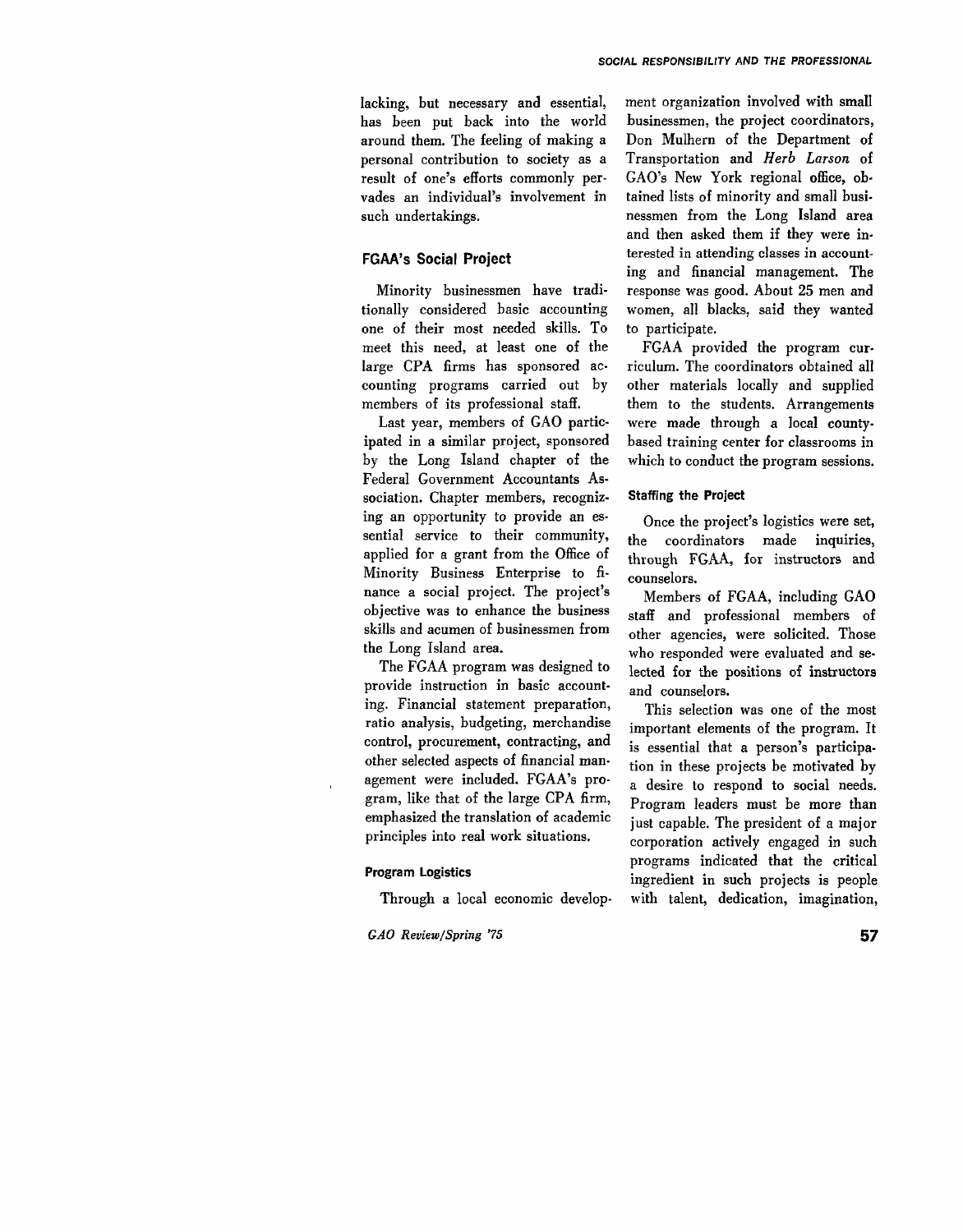determination, and competence.

The two instructors selected for the teaching phase **of** the program were Lester Lord **of** the Federal Aviation Administration, Department of Transportation, and myself. We both were qualified, experienced accountants, with records of achievement and recognition in the field. We had advanced training in the profession and prior professional teaching experience.

We were to teach by giving lectures exposing the students to selected aspects **of** financial management.

Members **of GAO's** New York regional office-Ronald *Parker, Bob Murray,*  and *Al Gendler*-were selected to be counselors along with several members of other agencies, *Paul Trapani,* **a** recently retired 20-year veteran of our New York office, also lent his expertise and many years **of** experience to the counseling efforts.

The counselors, providing one-toone assistance to the students, hoped that the businessmen could practice what they had learned during classroom sessions when they returned to their respective places of business. The importance of their counseling was realized when the businessmen came back to a session with problems they had encountered in applying classroom theory in their work. Counseling also helped the students conform their current accounting and bookkeeping practices to the principles of proper ac. counting.

#### **The Program**

The program consisted of 2-hour sessions twice a week for about 2 months. The classroom meetings, though basically instructional in character, provided ample time for frank and open discussions.

The students were encouraged to discuss any problems they were encountering-especially those problems related to financial management in the business environment. Some of the problems were the types generally confronted in the day-to-day operations of any business, large or small. Significantly, however, many problems tended to be exclusive to the small minority businessman.

To provide the group with as many sides and solutions to the problems as possible, the instructors and counselors encouraged and generated very informative discussions. The participants found that these discussions added a very important dimension to the instructional phase of the program.

At one session the students were invited to bring their financial records to class. Each businessman was assigned a counselor to go over the books and discuss the techniques used in keeping them.

This session was extremely valuable to both the teaching team and the students because it helped complete the transition from accounting theory to actual accounting practice and gave the teaching team direct knowledge of its own effectiveness. Furthermore ' gave the businessmen a chance to review, in a fashion structured **for**  maximum learning reinforcement, what was presented in class.

The students said that this particular exercise gave them a better understanding of their records. Some even

**58** *GAO ReviewlSpring* **'75**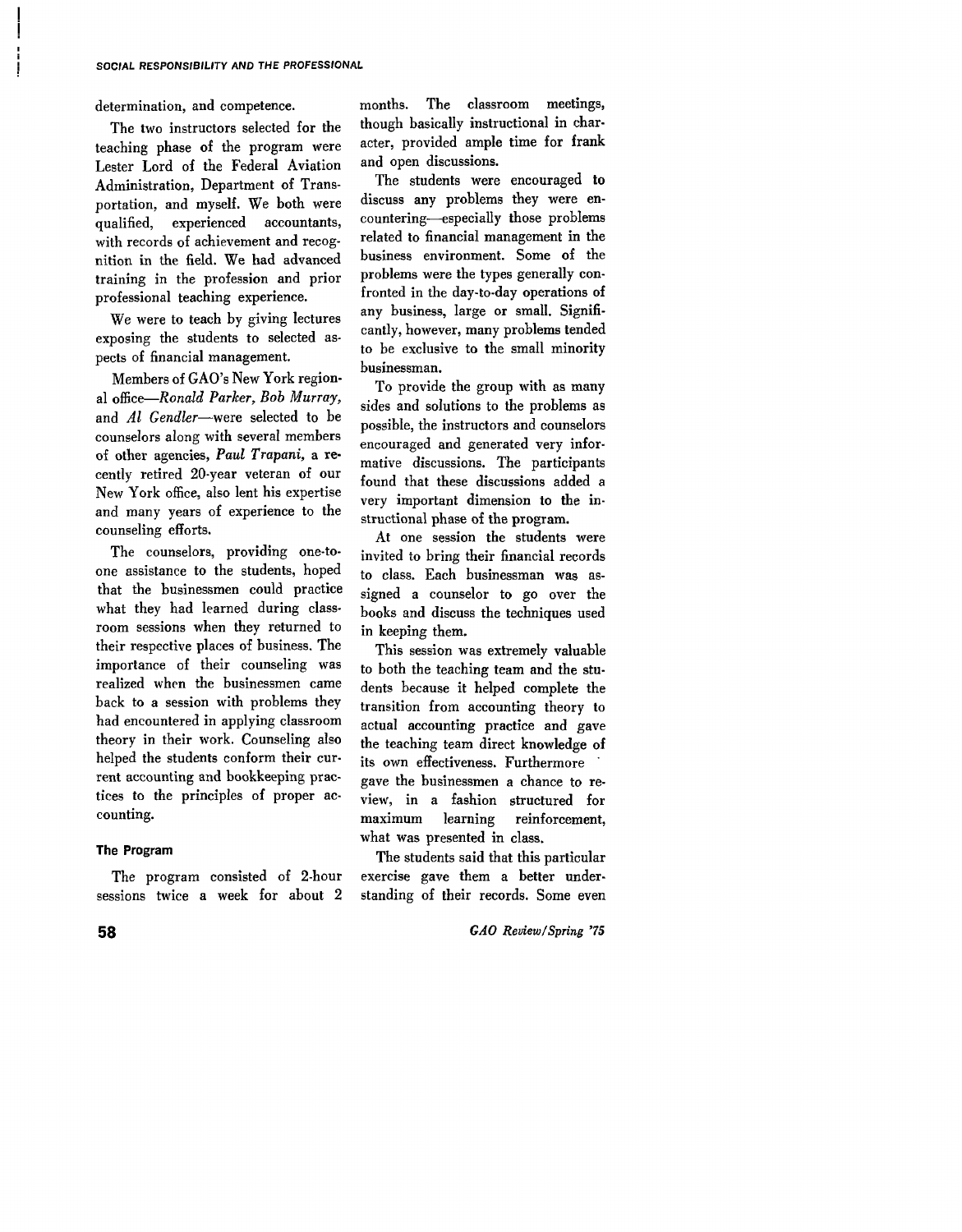admitted that the manner in which they or their accountants were keeping their books was no longer a mystery. The differences between expenses and liability accounts, between asset and income accounts, finally became clear.

Some students who brought their books to this session realized for the first time where they stood financially, and many discovered the relative health of their respective businesses. For the first time, many of them had books, records, and financial statements they could understand and use.

Two other sessions of particular significance were lectures by representatives of the Internal Revenue Service and the Small Business Administration.

#### **Some Problems**

Some of the pitfalls encountered during the 8 weeks were typical of this type of instruction, especially because **of** the heterogeneous participant pro**file.** 

The students' schooling, for example, ranged from the primary school level to the college level. Therefore, the instructors and counselors had to pay careful attention to communication techniques, including language, attitudes, and teaching speed.

The technical aspects of financial management, difficult for most to comprehend, had to be carefully tailored to be understood. It was expected that some of the students would be unable to completely relate to the jargon and terminology used during some class sessions. Therefore, the instructors had to be alert to adverse reactions to the class material.

*GAO Review/Spring* **'75 59** 

The businesses the students were engaged in were diverse. As could be expected, some were relatively successful and had large revenues and some were not so successful. Therefore, instructors had to constantly exercise caution in discussing and illustrating accounting principle applications.

The program participants included a beautician, a barber, an interior decorator, a mortician, an electrical contractor, a retailer, a trucker, a limousine service owner, a maintenance contractor, a watchmaker, and a nursery school operator. The instructors had to be careful to use examples which were relevant to all, regardless of the type of business and whether it was successful. While one may imagine that business problems are business problems regardless, the importance the students assigned to these problems depended a lot on the relative health of their individual businesses.

Another hazard encountered during the program was class absences-students' business hours often conflicted with the class sessions. This caused a loss in continuity between sessions for some students and often imposed a burden on instructor and student alike. The instructors had to set aside a period before each class *to* review past lessons, and those who missed sessions had to be certain to make them up.

It did not take long for the teaching team to become sensitized to all these problems. After the first couple of sessions, neither team members nor students were reluctant to explore and discuss the effects these obstacles were having on the learning process. As soon as these elements were recog